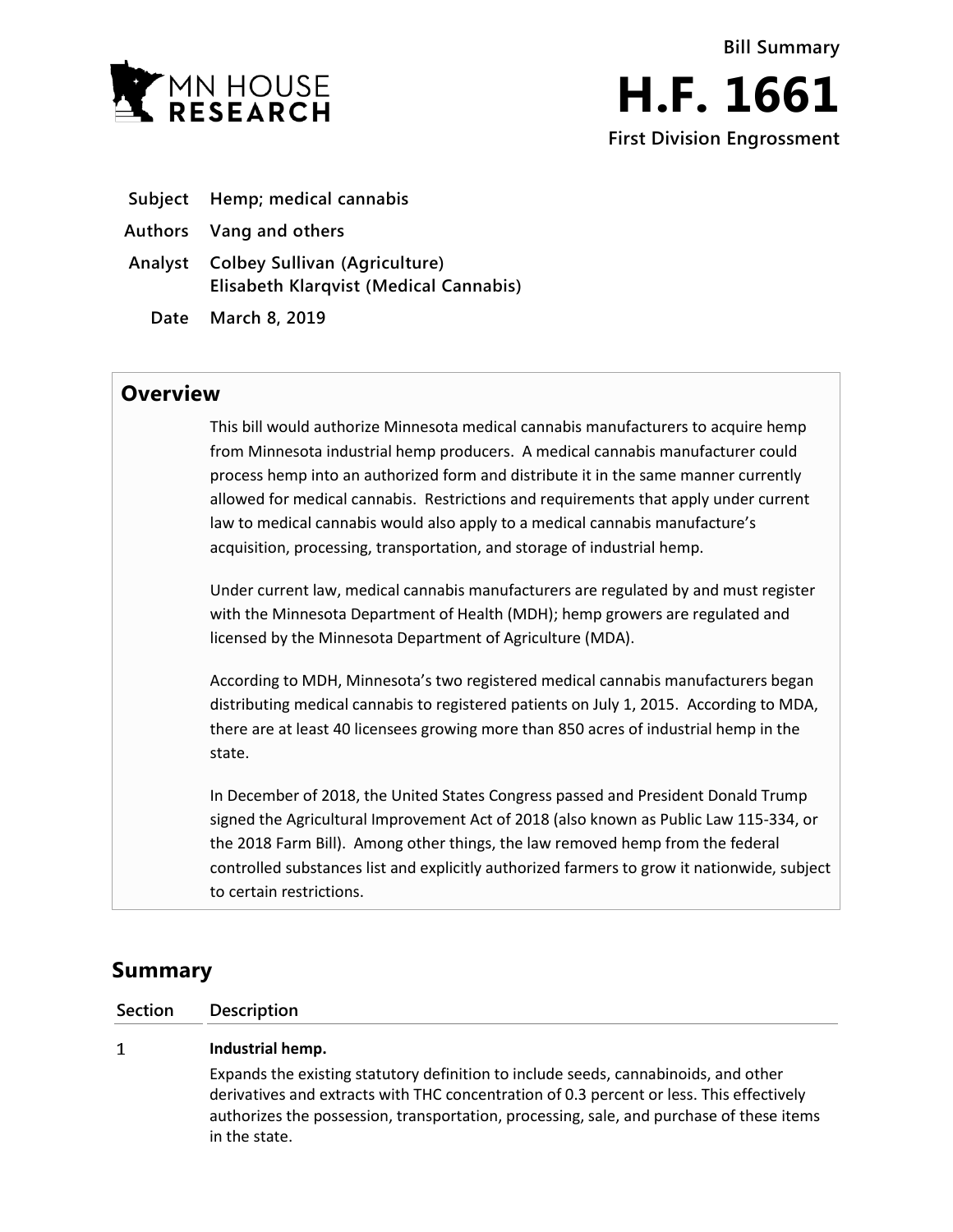### **Section Description**

#### $\overline{2}$ **Agricultural crop; possession authorized.**

Authorizes an MDA-licensed hemp producer to sell hemp products derived from industrial hemp grown in Minnesota to registered medical cannabis manufacturers.

#### 3 **Hemp.**

Defines this term for purposes of the medical cannabis statutes. This definition would be linked to the definition of "industrial hemp" in Minnesota Statutes, chapter 18K, as modified above.

#### $\overline{4}$ **Reports.**

Requires that reports from MDH to the existing Task Force on Medical Cannabis Therapeutic Research include (1) any changes in federal law or regulatory restrictions regarding hemp, and (2) the Minnesota market for hemp products that can be used for medicinal purposes.

#### 5 **Manufacturer; requirements.**

Allows a registered medical cannabis manufacturer to obtain hemp from an MDAlicensed hemp grower if the hemp was grown in Minnesota. Allows the manufacturer to process the hemp into any form allowed under current law for medical cannabis, i.e., a liquid, oil, pill, vaporized delivery method, or other MDH-approved delivery method. Subjects this hemp to the same quality control, security, testing, and other requirements that currently apply to medical cannabis. Requires a manufacturer's operating documents to include procedures to prevent hemp theft as well as procedures for the delivery and transportation of hemp between growers and the manufacturer. Requires medical cannabis manufacturers to verify that their hemp suppliers are licensed by MDA.

#### 6 **Manufacturer; production.**

Extends existing medical cannabis supply and security requirements to hemp in the possession of a medical cannabis manufacturer.

#### $\overline{7}$ **Transportation of medical cannabis; staffing.**

Extends existing medical cannabis transportation requirements to hemp.

### 8 **Data practices.**

Authorizes MDH and MDA to enter into data sharing agreements for purposes of verifying that medical cannabis manufacturers acquire hemp from licensed growers.

#### 9 **Impact assessment.**

Requires an existing task force that assesses the impact of medical cannabis therapeutic research to also evaluate the impact of hemp used for therapeutic purposes.